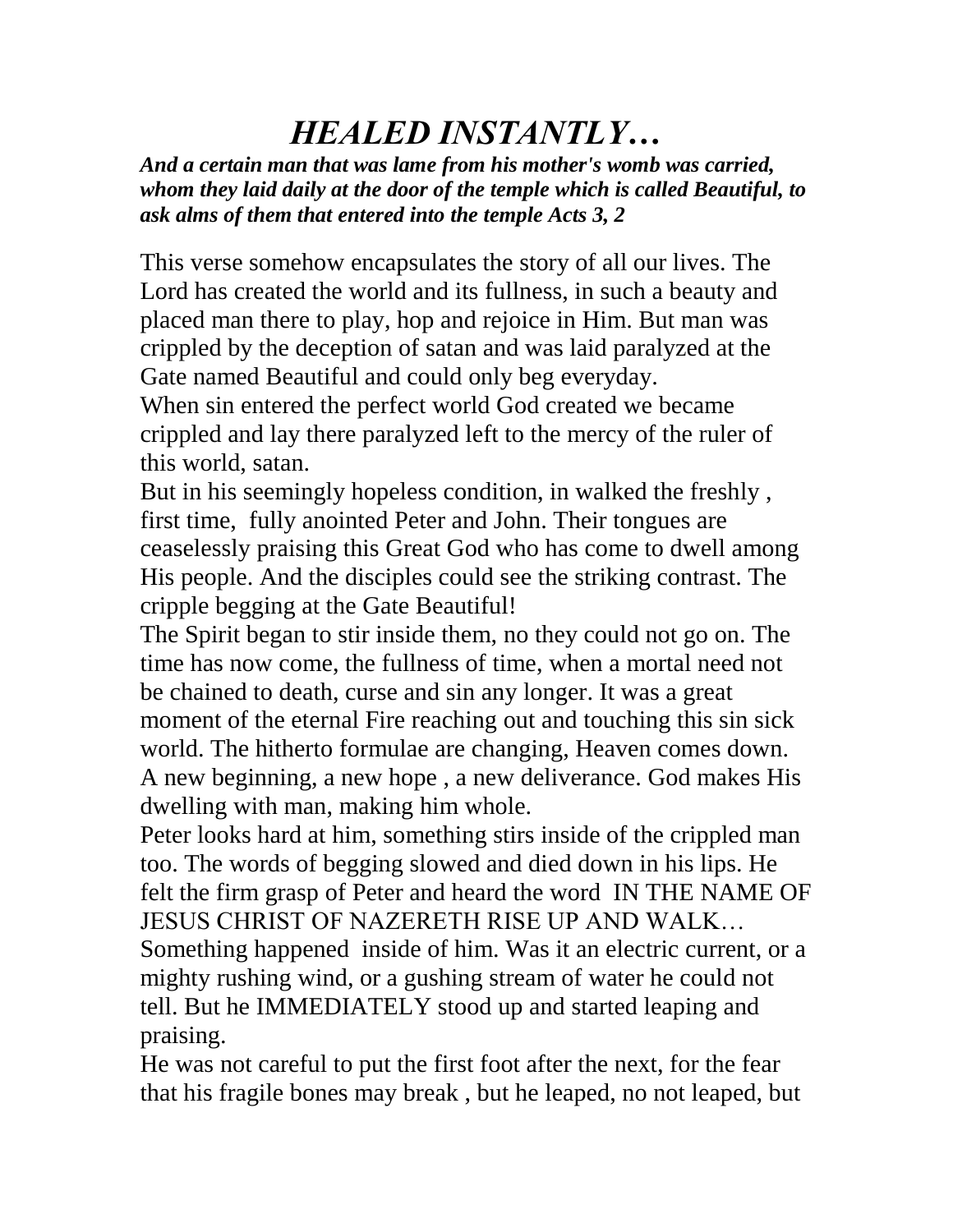leaping…. And praising… It was new life, new hope, and his life was not crippled anymore but Beautiful.

I was reading this portion this morning and what struck me so deeply was that he was healed immediately, another version says ,instantly.

And this message I write first to encourage myself more than anybody else. For the past two days I was reading a book on Child sexual abuse in India written by Pinki Virani, titled *Bitter Chocolate.* I am still horrified at the things man and woman can do to little children and young girls and boys who are totally dependent on them. Stories and stories of fathers raping daughters, sodomizing little sons. Heart breaking is not the word for what I feel. There is just no word but such a deep deep pain and a helpless anger. The last story in the book was a 12 year girl committing suicide falling from the top of a five storeyed building. Post mortem reports said there was a 3 month old foetus inside this child. The family upper middle class, did not believe this little girl when she complained her male cousin is using her. They told her not to think dirty and shut up, later this little girl threw herself from the roof.

The doctors say that the healing could be very slow for the victims and there is a very high degree of possibility that these abused children when they grow up become in turn perpetrators, somehow to avenge what happened to them. Again there seemed to be no hope, but when I was reading this scripture passage, I knew one touch from God can heal any deep hurt or heart immediately, instantly and fully. Where the children have been crippled they can dance and rejoice.

I know I will be sending this to many of you. I ask you that you pray for all the children who are crippled in heart, mind, body and soul. First kneel and thank God for having protected your body in this dangerous world for so long. These children do not just live in some red light areas. This happens in most of the homes silently crushing and crippling. Take time to pray. Teach your children to